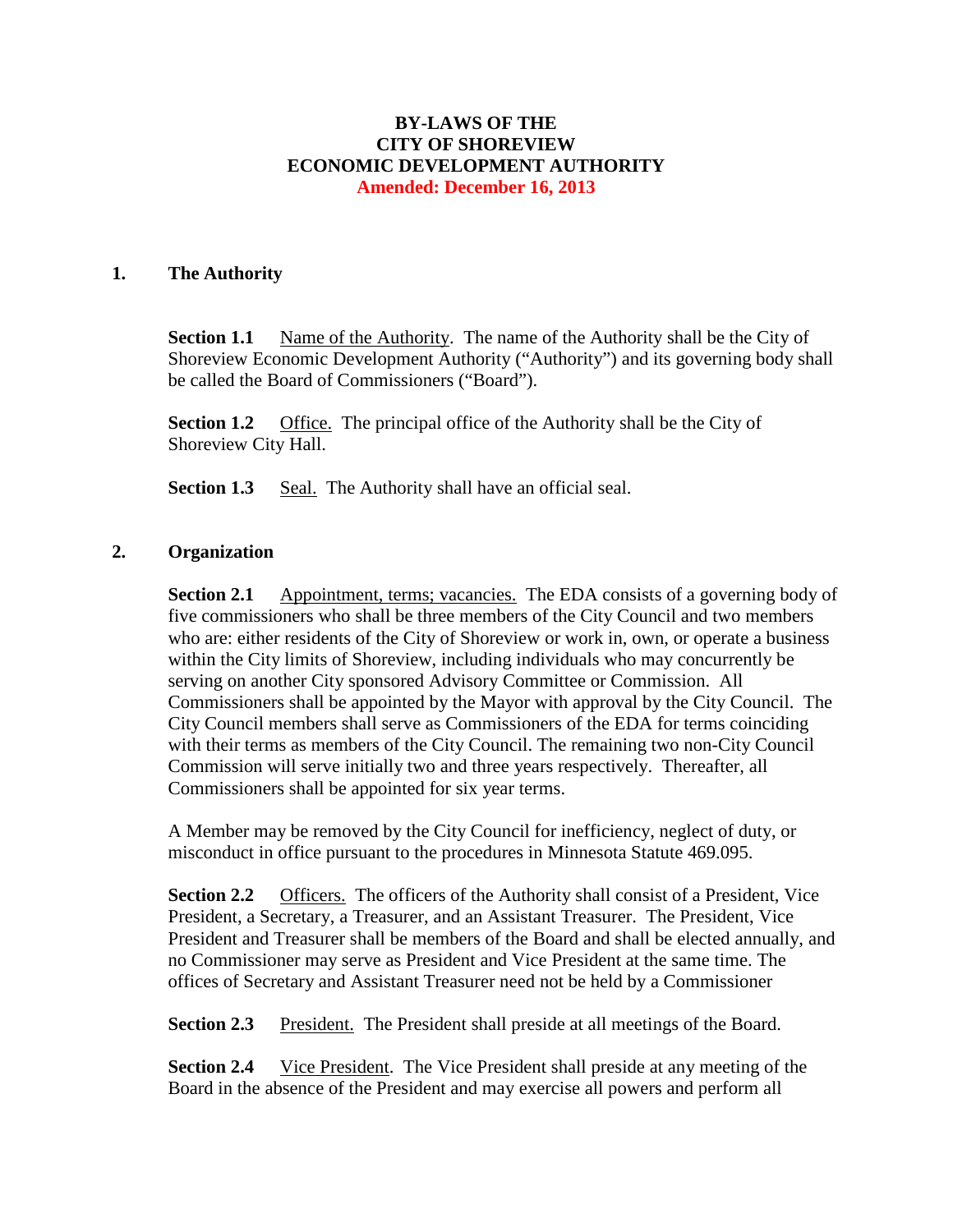responsibilities of the President if the President cannot exercise or perform the same due to absence or other inability.

**Section 2.5** President Pro Tem. In the event of the absence or inability of the President and the Vice President at any meeting, the Board may appoint any remaining Member as President Pro Tem to preside at such meeting.

**Section 2.6** Treasurer. The Treasurer shall receive and be responsible for Authority money, shall disburse Authority money by check only, keep an account of all Authority receipts and disbursements and the nature and purpose relating thereto. Shall file the Authority's financial statements with its Secretary at least once a year as set by the Authority and be responsible for the acts of the Assistant Treasurer.

**Section 2.7** Assistant Treasurer. The Assistant Treasurer shall have all the powers and duties of the Treasurer if the Treasurer is absent or disabled. The Assistant Treasurer shall be the Finance Director of the City of Shoreview (the "City").

**Section 2.8** Executive Director. The Executive Director shall be the Assistant City Manager/Community Development Director of the City. The Executive Director shall be appointed executive officer of the Authority and shall have such additional responsibilities as the Board may from time to time and by resolution prescribe.

**Section 2.9** Secretary. The Executive Director or his/her designee shall be the Secretary for the EDA. The Executive Director shall keep or cause to be kept minutes of all meetings of the Board and shall maintain or cause to be maintained all records of the Authority.

**Section 2.10** Compensation and reimbursement. A Member, including the President, may be paid for attending each regular or special meeting of the Authority in an amount to be determined by the Shoreview City Council. In addition, the Members may be reimbursed for actual expenses incurred in doing official business of the Authority. All compensation or reimbursement shall be paid out of the Authority's budget.

# **3. Procedures of Board**

**Section 3.1** Annual Meeting. The annual meeting of the Board shall be held on the  $1<sup>st</sup>$ Monday of January at 5:00 p.m.

**Section 3.2** Regular Meetings. The Board's regular meetings shall be held on the 1<sup>st</sup> Monday of each month at 5:00 p.m.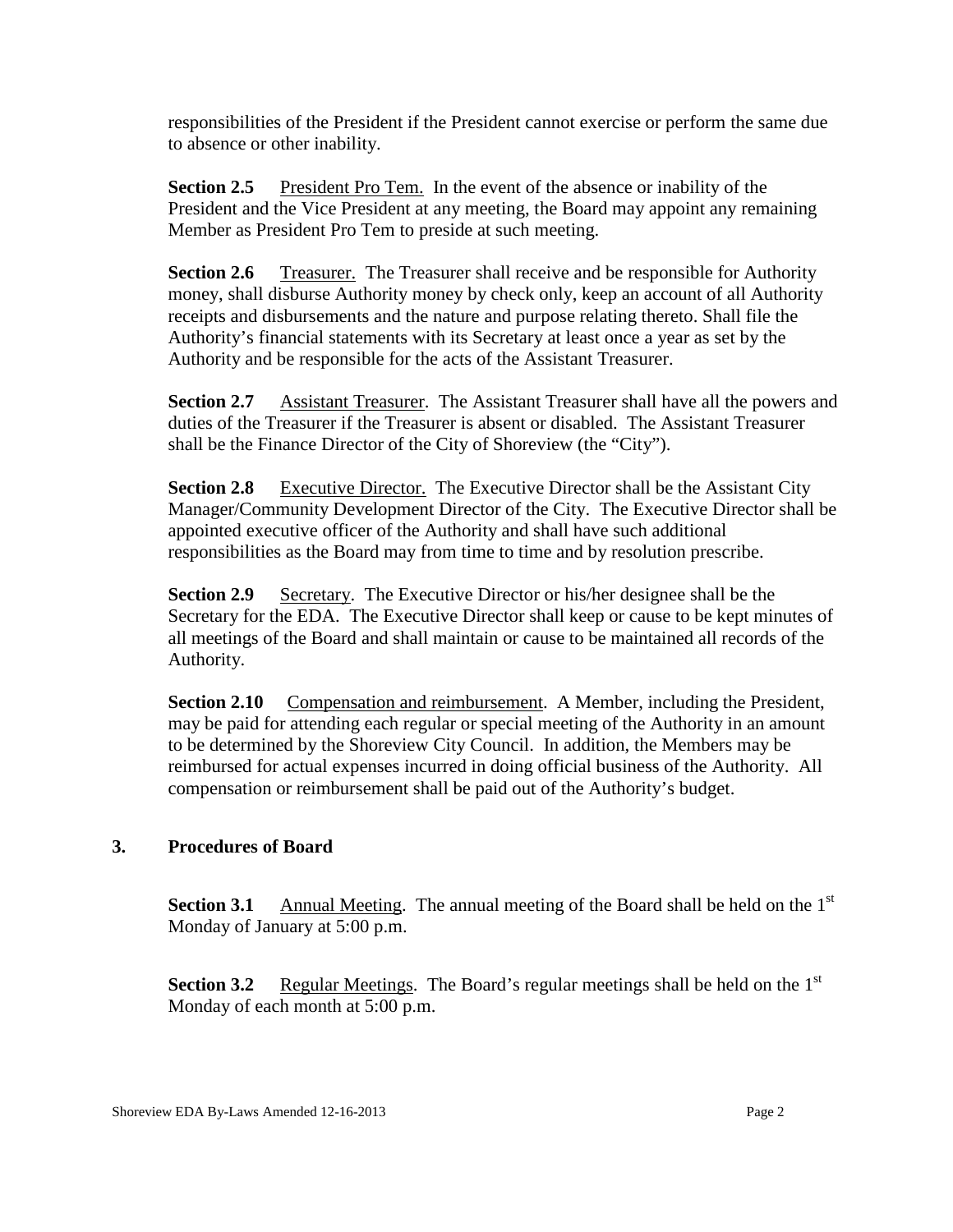**Section 3.3** Special Meetings. Special Meetings of the Board may be called by the President or, in the event of the President's absence or inability, by the Vice President at any time, upon three days prior notice to all Members and the Executive Director. Upon the same notice, special meetings of the Board may also be called by any two Members. The Executive Director shall post notice of any special meeting in the principal office of the Authority no less than three days prior to such special meeting.

**Section 3.4** Quorum. A quorum of the Board shall consist of a simple majority of Members. In the absence of a quorum, no official action may be taken by, on behalf of, or in the name of the Board of the Authority.

**Section 3.5** • Adoption of Resolutions. Resolutions of the Board shall be deemed adopted if approved by not less than three Members. Resolutions may but need not be read aloud prior to vote taken thereon.

**Section 3.6** Rules of Order. The meetings of the Board shall be governed by the most recent edition of Robert's Rules of Order.

## **4. Miscellaneous**

**Section 4.1** Fiscal Year. The fiscal year of the Authority shall be the calendar year.

**Section 4.2** Treasurer's Bond. The Treasurer shall give bond to the state conditioned for the faithful discharge of official duties. The bond must be approved as to form and surety by the Authority and filed with the Secretary and must be for twice the amount of money likely to be on hand at any one time as determined at least annually by the Authority, provided, however, that said bond must not exceed \$300,000.

**Section 4.3** Checks. An authority check must be signed by the Treasurer and the Assistant Treasurer. The check must state the name of the payee and the nature for which the check was issued.

**Section 4.4** Financial Statement. The Authority shall examine the financial statement together with the Treasurer's vouchers, which financial statement shall disclose all receipts and disbursements, their nature, money on hand and the purposes to which it shall be applied, the Authority's credits and assets and its outstanding liabilities. If the Authority finds the financial statements and Treasurer's vouchers to be correct, it shall approve them by resolution.